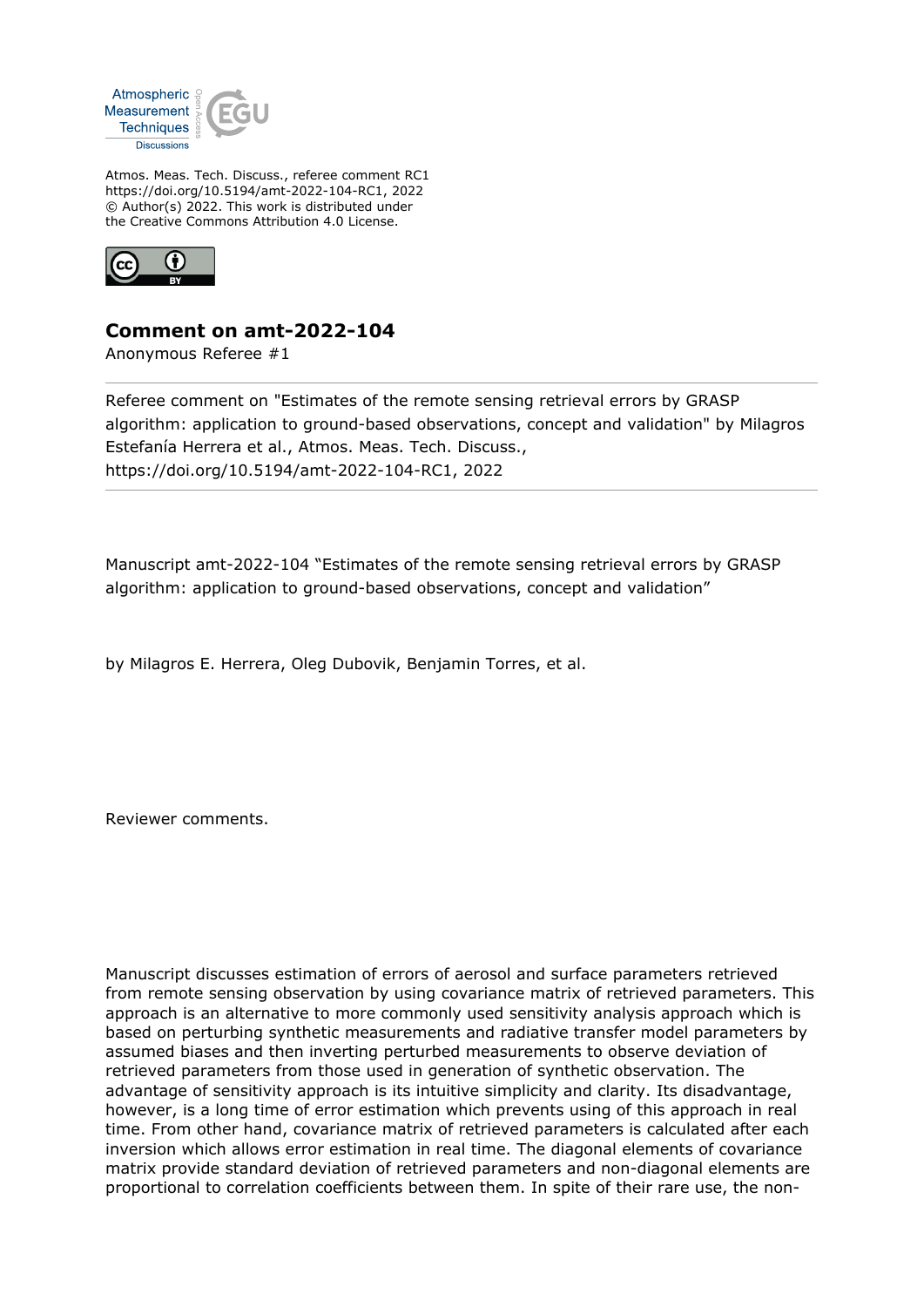diagonal elements of covariance matrix have a valuable information about retrieval tendencies which can be used for better understanding and improving of information content of measurements.

The main focus of the manuscript is development, testing, validation and applying covariance matrix approach to real observations. Also, manuscript includes the first to my knowledge, analysis of full covariance matrix including non-diagonal elements. The manuscript describes in detail the inversion procedure and error estimated used by GRASP algorithm. It also presents analysis of performance of the approach by example of two types of ground-based measurements: sun photometer measurements of aerosol optical depth and sky radiances and synergy of sun photometer observation and multi wavelength lidar. This is very detailed analysis done by numerical tests using synthetic measurements and perturbing them by random noise and biases. After numerical tests, approach is applied to real observations combination of sun photometer and lidar at Aeroparque and Villa Martelli stations in Buenos Aires, Argentina. Finally, the manuscript describes GRASP error estimates applied to POLDER/GRASP retrievals. Each case considered to illustrate the approach performance is supplemented by analysis of full covariance matrix which allows fast and efficient analysis of information content of the given set of observations.

I believe that the subject of the manuscript is in scope of AMT. It can be published after the following comments will be addressed.

Major comments.

My major comment is related to using linear approximation in errors estimation because forward model can be highly non-linear in vicinity of solution. This issue is discussed in the manuscript and named as a reason for overestimation of errors by 20 to 30%. I wandering whether any specific research was done to better understand the effect of non-linearity of forward model on error estimate? For example, how variation of increment in calculating derivatives can help diminish the effect of non-linearity? I do